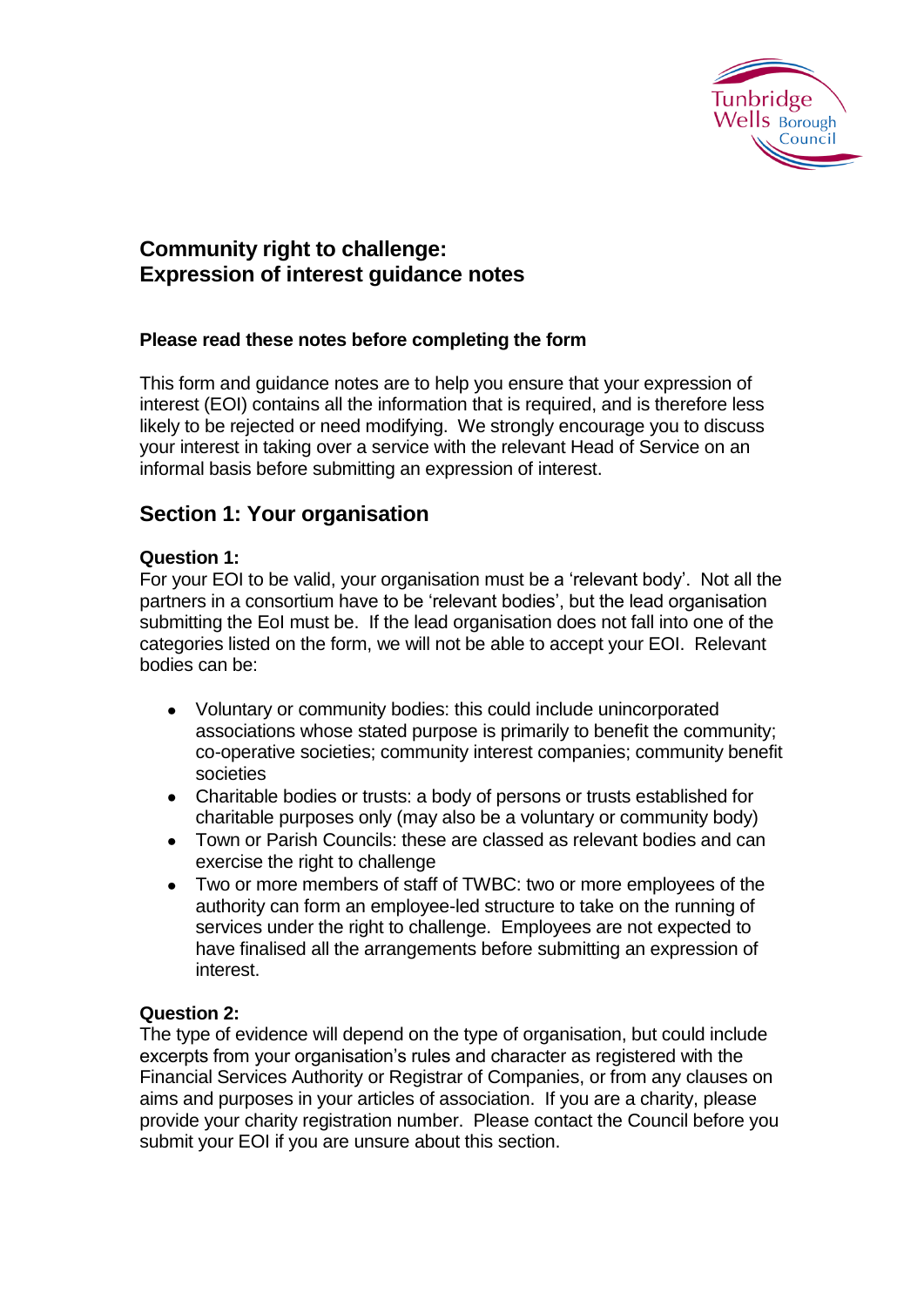## **Question 3:**

If you are submitting an EOI to run a service in partnership with other relevant and/or non-relevant bodies, you need to provide certain information in respect of all partners.

# **Section 2: The service you want to run**

## **Question 4:**

Please provide details of the service which your organisation is expressing an interest in running. It is important that you are as clear as possible as to which service you are expressing an interest in and the scope and level of the service.

# **Question 5:**

Please explain whether you are interested in providing a service at a specific site or in a specific area of the borough, or whether you are interested in delivering the service across the whole borough.

### **Question 6:**

Please explain whether you are interested in providing only a specific part of a service, or if you are interested in running the whole of the service that the Council currently provides. If you are interested in providing only part of the service, you will need to provide details of how you this will work in conjunction with those elements of the service that the Council will continue to provide.

### **Question 7:**

If there are any council owned assets which you may require to run the service, the availability of these assets may be subject to further regulations. Please provide details of any:

- computer equipment, including servers and telephone equipment that  $\bullet$ may be required in order to run the service - also supply details of any council systems that the service would require access to
- council-owned office equipment
- council buildings or offices (or any part of)
- $\bullet$ current council employees who would be required in order to run the service - please note that in the majority of cases the current employees would have rights to continue to be employed in any transferred service under TUPE regulations.

# **Section 3: How you will deliver the service**

# **Question 8(a):**

Please use this section to demonstrate that you understand service users' needs and show how you will deliver outcomes that meet them. You could, for example, refer to survey results, needs assessments and other forms of evidence prepared either by your own organisation, the Council or any other party.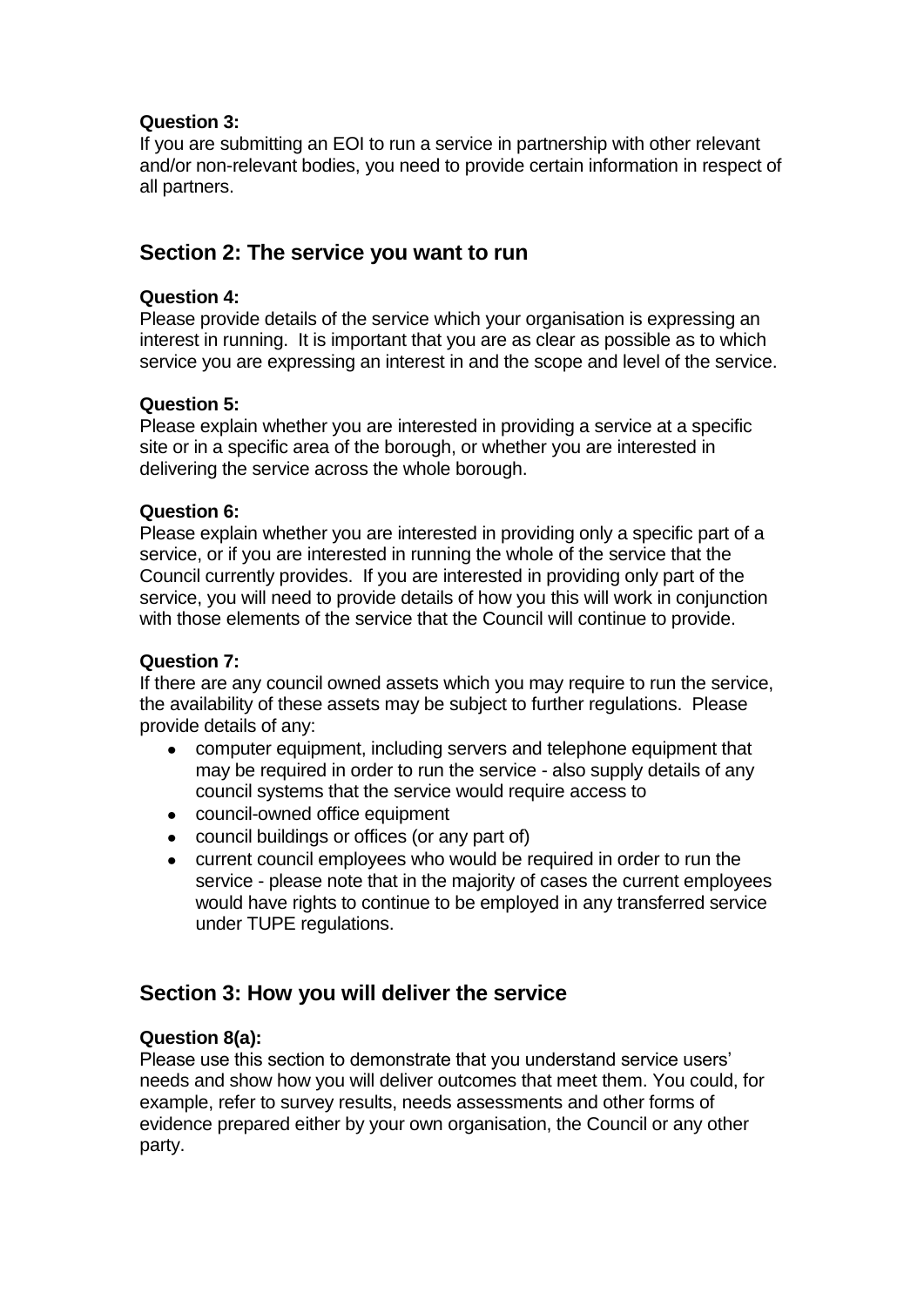## **Question 8(b):**

Please use this section to demonstrate the broader social, economic or environmental benefits of your proposal, which could include, for example, creating local jobs, improving skills, increasing volunteering opportunities or improving environmental conditions. You should try to show how your proposal would achieve better overall outcomes, either for service users and/or for the borough as a whole, than if the Council was to keep the service in-house. You may wish to include performance measures that you would use to gauge how successful you are in improving these outcomes.

## **Question 9(a):**

In order for your expression of interest to be valid, you must provide details of your capability to provide the service. This may include your resources or your experience, including any services you already run or have run. You could also make reference to forward plans and the capacity you are putting in place. If you are leading an EOI on behalf of a consortium, or if, in the event of a successful bid, you expect delivery of the service to involve subcontractors, you must provide separate evidence of capability for each of the organisations listed in Section 1 of the form.

## **Question 9(b):**

In order for your expression of interest to be valid, you must provide details of your financial circumstances. To do this, please ensure that a copy of your latest audited accounts (or, if no audited accounts are available, a current balance sheet) is submitted with your EOI. If you are leading an EoI on behalf of a consortium, or if, in the event of a successful bid, you expect delivery of the service to involve subcontractors, you must submit a copy of the latest audited accounts (or a current balance sheet) for each organisation listed in Section 1 of the form.

### **Question 10:**

Your proposal will need to demonstrate good value for money for services users, and we will need to consider your projections of the cost of running the service. Please outline the projected costs and any income generated from running the service over the next three years.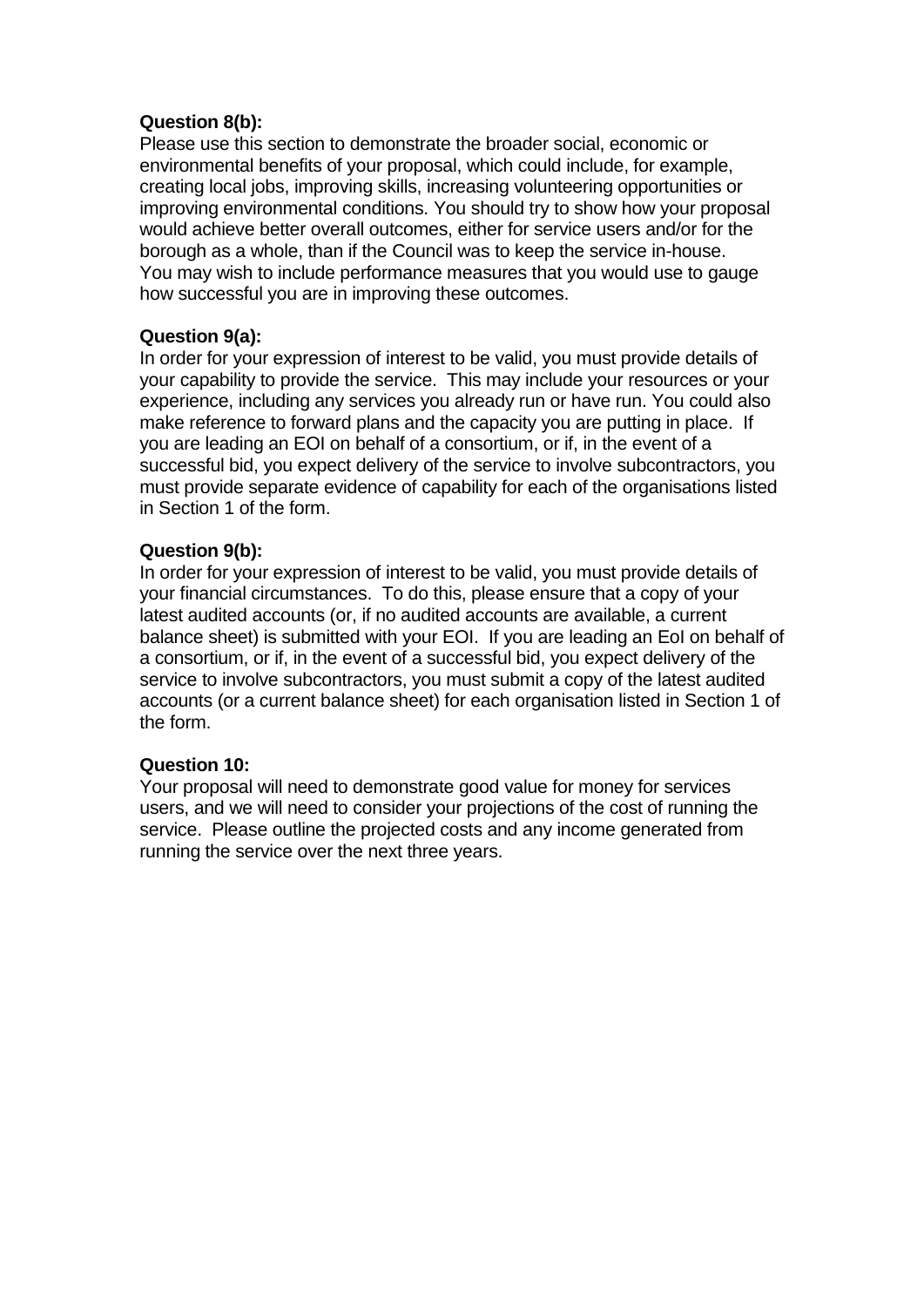## **Submitting your EOI**

You can submit your form electronically to [nick.green@tunbridgewells.gov.uk](mailto:nick.green@tunbridgewells.gov.uk) or by post to:

Nick Green Communities Team Tunbridge Wells Borough Council Town Hall Tunbridge Wells Kent TN1 1RS

You are strongly encouraged to discuss your interest in taking over a service with us on an informal basis before submitting a formal expression of interest. Please see below for contact details.

### **What happens next?**

We will respond to your Expression of Interest within 90 days. Where we receive all the information necessary for a decision, we will inform you of our decision. Where information is missing or unclear, we will contact you to request that information within 30 days. Please note that acceptance of an Expression of Interest will trigger a procurement exercise that is appropriate to the value and nature of the contract that may be awarded - it will not result in the simple handing over of a service.

### **Contact for advice and information**

Nick Green, Sports, Grants & Communities Officer

[nick.green@tunbridgewells.gov.uk](mailto:nick.green@tunbridgewells.gov.uk)

Tel: 01892 554108

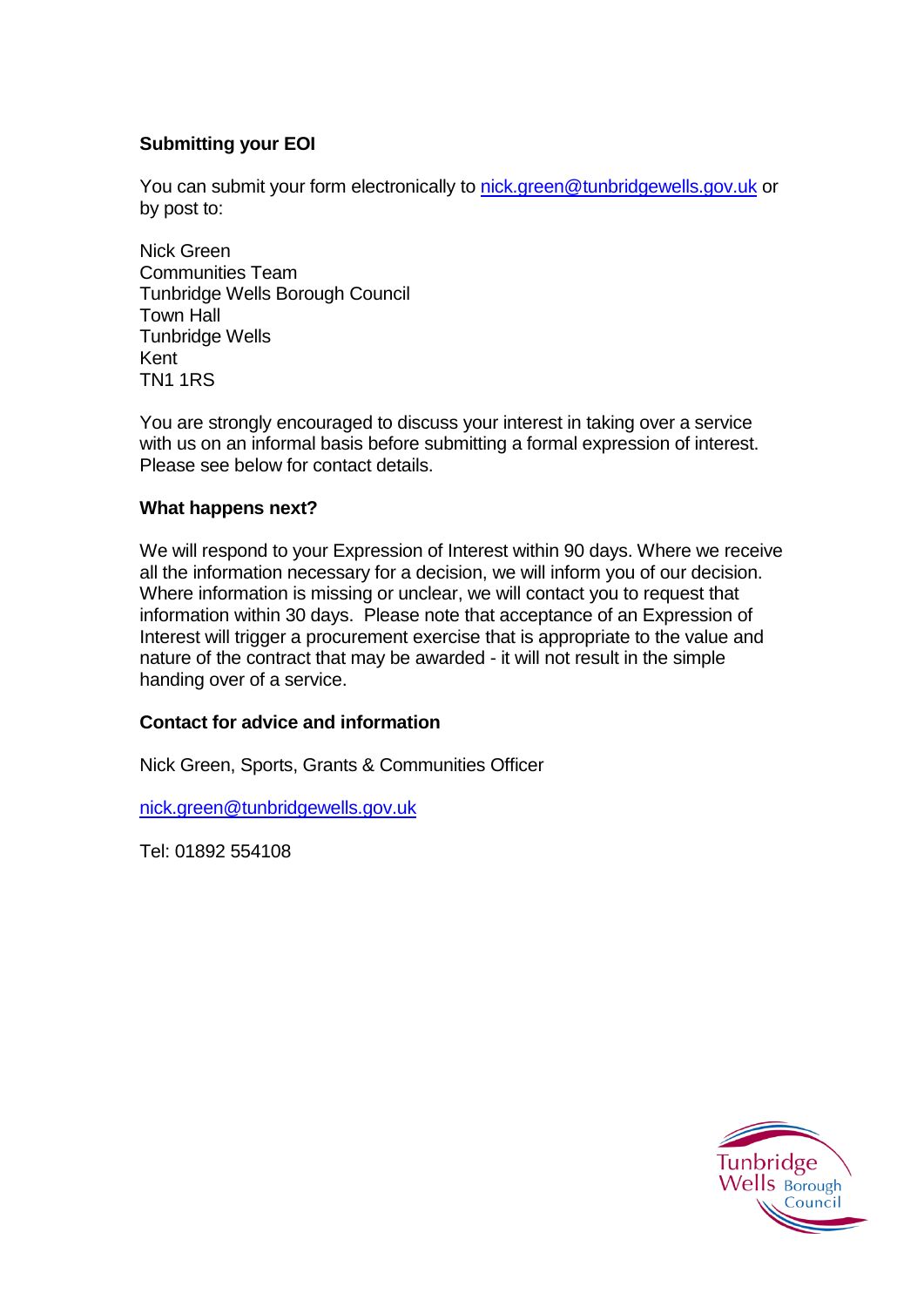

# **Community right to challenge: Expression of Interest form**

*Please refer to the accompanying guidance notes when completing this form. You are strongly encouraged to discuss your interest in taking over a service with the relevant Head of Service on an informal basis before submitting a formal expression of interest.* 

| <b>Section 1: Your organisation</b>                                                                         |                                                                                                                                                             |  |  |
|-------------------------------------------------------------------------------------------------------------|-------------------------------------------------------------------------------------------------------------------------------------------------------------|--|--|
| Q1. Please provide details of the organisation that is leading on your EOI                                  |                                                                                                                                                             |  |  |
| Organisation name:                                                                                          |                                                                                                                                                             |  |  |
| Registered address:                                                                                         |                                                                                                                                                             |  |  |
| Contact name:                                                                                               |                                                                                                                                                             |  |  |
| Contact position/job title:                                                                                 |                                                                                                                                                             |  |  |
| Telephone:                                                                                                  |                                                                                                                                                             |  |  |
| Email:                                                                                                      |                                                                                                                                                             |  |  |
| Website:                                                                                                    |                                                                                                                                                             |  |  |
| Type of organisation:                                                                                       | Please select one option only.<br>Voluntary or community body<br>Charitable body or trust<br>Town or parish council<br>Two or more members of staff of TWBC |  |  |
| Q2. If applicable, please provide evidence below that you are a voluntary,<br>community or charitable body. |                                                                                                                                                             |  |  |
|                                                                                                             |                                                                                                                                                             |  |  |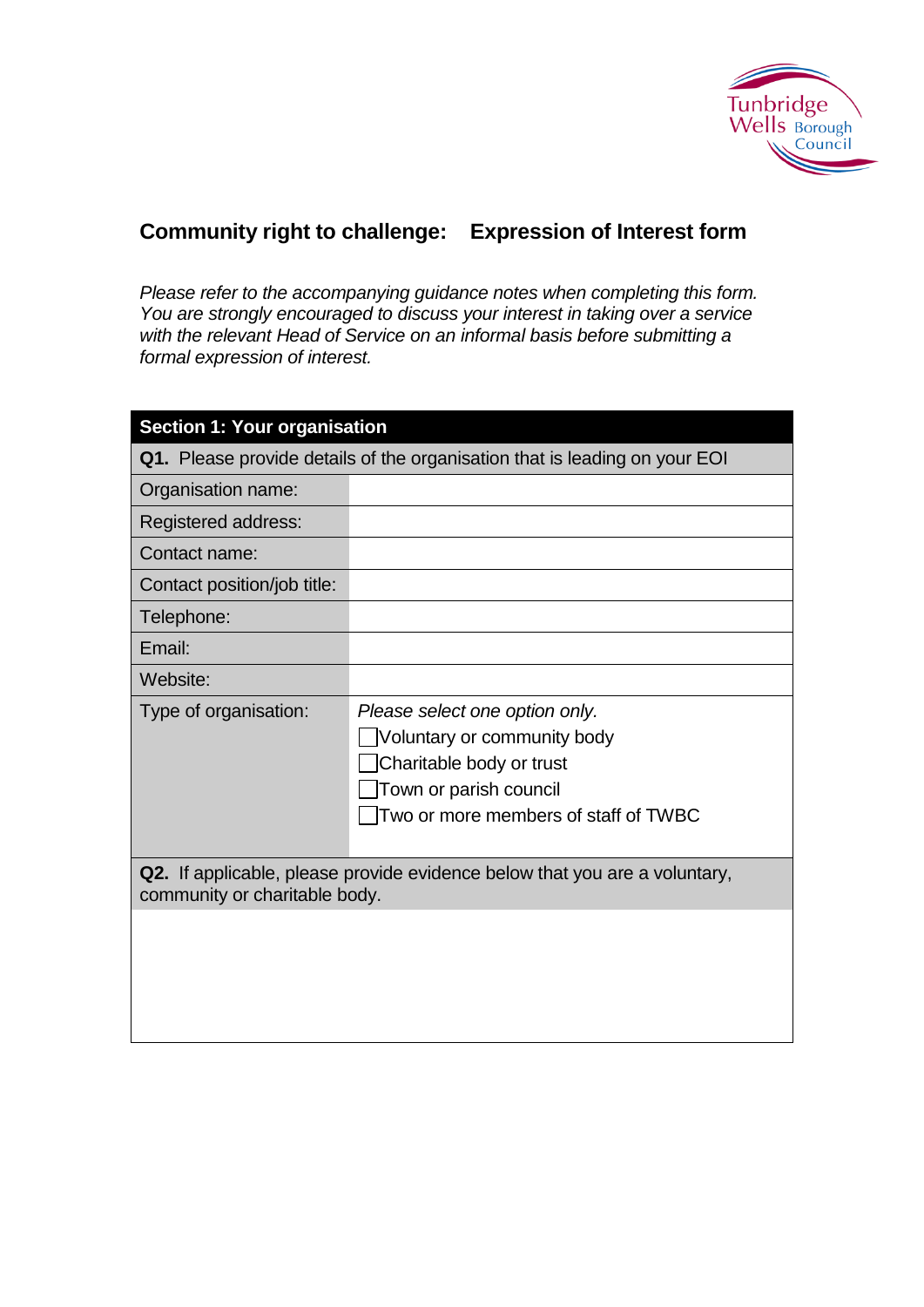| Q3. If you are leading an EOI on behalf of a consortium, or if, in the event of a<br>successful bid, you expect delivery of the service to involve subcontractors,<br>please provide details of all involved organisations below |                                                                                                                                                                                   |  |  |  |
|----------------------------------------------------------------------------------------------------------------------------------------------------------------------------------------------------------------------------------|-----------------------------------------------------------------------------------------------------------------------------------------------------------------------------------|--|--|--|
| Organisation 1                                                                                                                                                                                                                   |                                                                                                                                                                                   |  |  |  |
| Organisation name:                                                                                                                                                                                                               |                                                                                                                                                                                   |  |  |  |
| Registered address:                                                                                                                                                                                                              |                                                                                                                                                                                   |  |  |  |
| Telephone:                                                                                                                                                                                                                       |                                                                                                                                                                                   |  |  |  |
| Email:                                                                                                                                                                                                                           |                                                                                                                                                                                   |  |  |  |
| Website:                                                                                                                                                                                                                         |                                                                                                                                                                                   |  |  |  |
| Type of organisation:                                                                                                                                                                                                            | Please select one option only.<br>Voluntary or community body<br>Charitable body or trust<br>Town or parish council<br>For-profit organisation<br>Other                           |  |  |  |
| Relationship to this EOI:                                                                                                                                                                                                        | Please select one option only.<br>Consortium member<br>Anticipated subcontractor<br>Other (please define)                                                                         |  |  |  |
| Organisation 2                                                                                                                                                                                                                   |                                                                                                                                                                                   |  |  |  |
| Organisation name:                                                                                                                                                                                                               |                                                                                                                                                                                   |  |  |  |
| Registered address:                                                                                                                                                                                                              |                                                                                                                                                                                   |  |  |  |
| Telephone:                                                                                                                                                                                                                       |                                                                                                                                                                                   |  |  |  |
| Email:                                                                                                                                                                                                                           |                                                                                                                                                                                   |  |  |  |
| Website:                                                                                                                                                                                                                         |                                                                                                                                                                                   |  |  |  |
| Type of organisation:                                                                                                                                                                                                            | Please select one option only.<br>Voluntary or community body<br>Charitable body or trust<br>Town or parish council<br>For-profit organisation<br><b>Other</b>                    |  |  |  |
| Relationship to this EOI:                                                                                                                                                                                                        | Please select one option only.<br>Consortium member<br>Anticipated subcontractor<br>Other (please define)<br>Please provide the same details of any further consortium members or |  |  |  |
| anticipated subcontractors on a separate sheet                                                                                                                                                                                   |                                                                                                                                                                                   |  |  |  |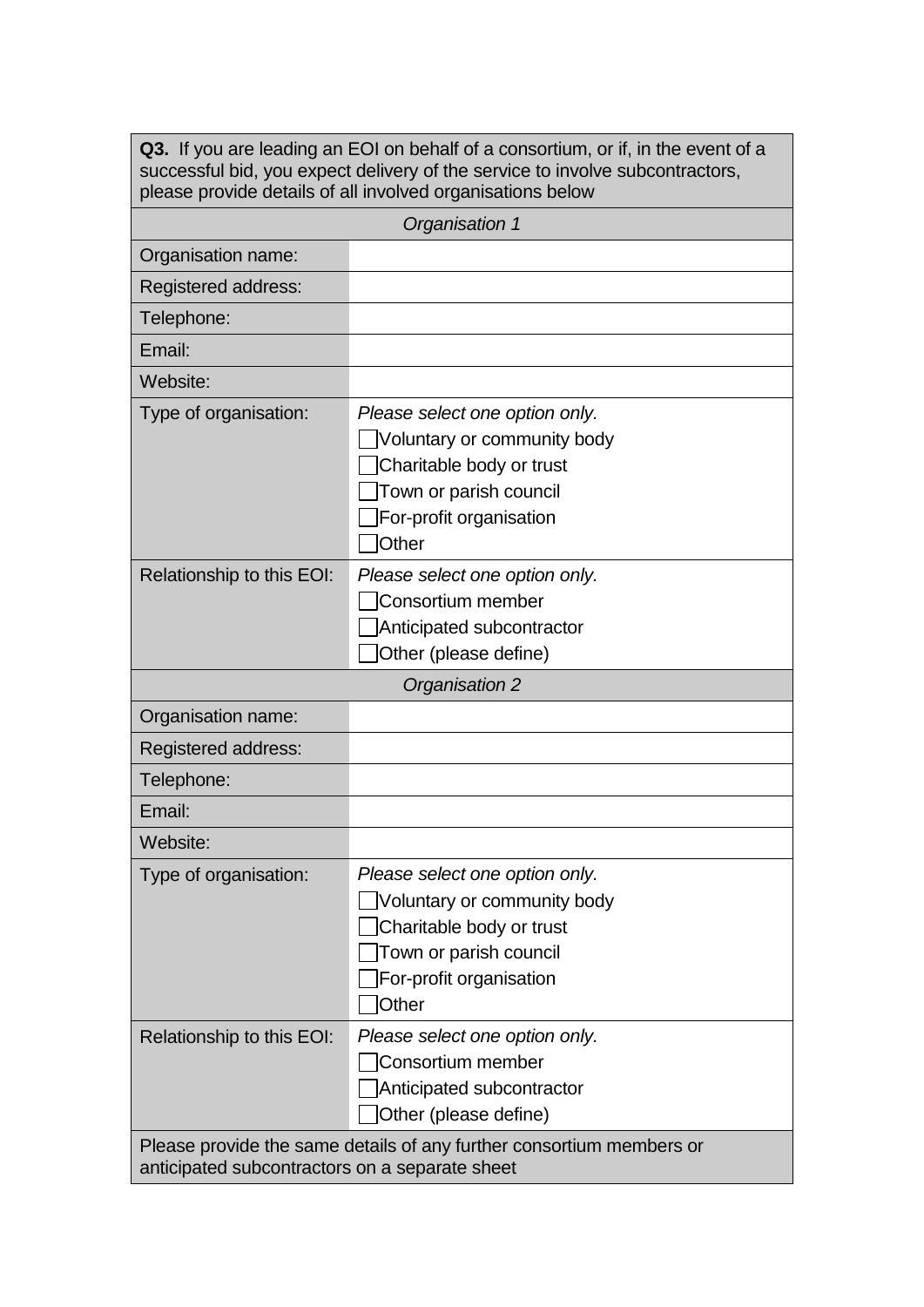| Section 2: The service you want to run                                                                                                                                               |                                                                                      |                                                                                |  |
|--------------------------------------------------------------------------------------------------------------------------------------------------------------------------------------|--------------------------------------------------------------------------------------|--------------------------------------------------------------------------------|--|
| Q4. Please describe the service you want to run                                                                                                                                      |                                                                                      |                                                                                |  |
|                                                                                                                                                                                      |                                                                                      |                                                                                |  |
|                                                                                                                                                                                      |                                                                                      |                                                                                |  |
|                                                                                                                                                                                      |                                                                                      |                                                                                |  |
|                                                                                                                                                                                      |                                                                                      |                                                                                |  |
| Q5. Do you want to run this<br>service                                                                                                                                               |                                                                                      | throughout Tunbridge Wells Borough?<br>in one or more geographical areas only? |  |
| If you want to run the service in one or more geographical areas only, please<br>state which areas                                                                                   |                                                                                      |                                                                                |  |
|                                                                                                                                                                                      |                                                                                      |                                                                                |  |
|                                                                                                                                                                                      |                                                                                      |                                                                                |  |
| Q6. Do you want                                                                                                                                                                      |                                                                                      |                                                                                |  |
| $\mathsf{to}$                                                                                                                                                                        | run the service on behalf of the council?<br>lassist the council to run the service? |                                                                                |  |
| If you want to assist the council to run the service, please describe which<br>elements of the service you want to run and how you envisage the split of<br>responsibilities working |                                                                                      |                                                                                |  |
|                                                                                                                                                                                      |                                                                                      |                                                                                |  |
|                                                                                                                                                                                      |                                                                                      |                                                                                |  |
|                                                                                                                                                                                      |                                                                                      |                                                                                |  |
|                                                                                                                                                                                      |                                                                                      |                                                                                |  |
| Q7. If you intend to make use of any existing council assets and/or resources to<br>provide the service, please give details                                                         |                                                                                      |                                                                                |  |
|                                                                                                                                                                                      |                                                                                      |                                                                                |  |
|                                                                                                                                                                                      |                                                                                      |                                                                                |  |
|                                                                                                                                                                                      |                                                                                      |                                                                                |  |
|                                                                                                                                                                                      |                                                                                      |                                                                                |  |
|                                                                                                                                                                                      |                                                                                      |                                                                                |  |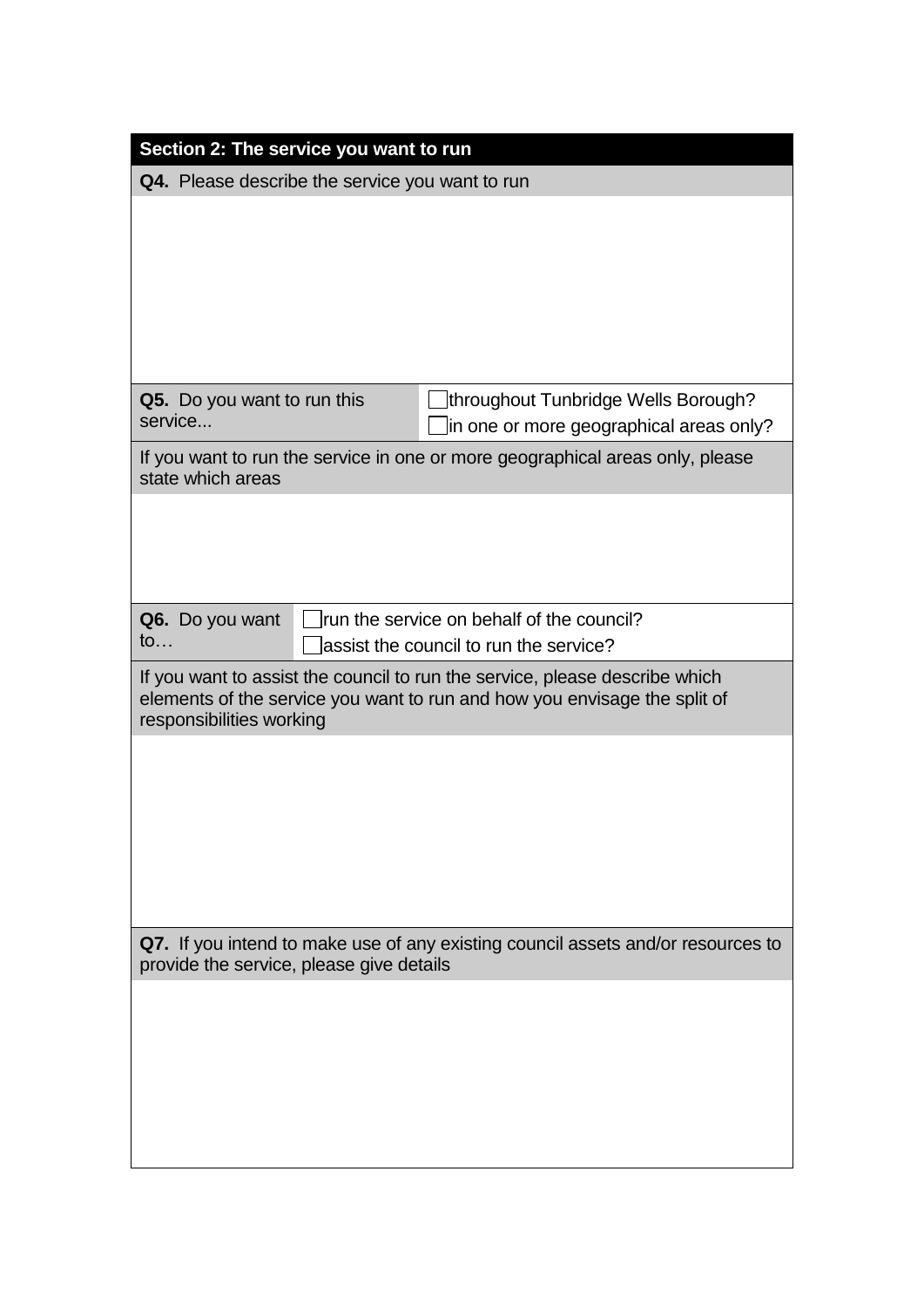## **Section 3: How you will deliver the service**

**Q8.** What outcomes would you expect to achieve in providing the service:

a) How will you meet the needs of service users?

b) How will your service promote the social, economic or environmental wellbeing of the area?

**Q9.** How can you demonstrate that by the time of any procurement exercise your organisation will be capable of providing the service? a) Please provide details of your organisation's technical expertise and resources

b) Please provide details of your organisation's financial resources